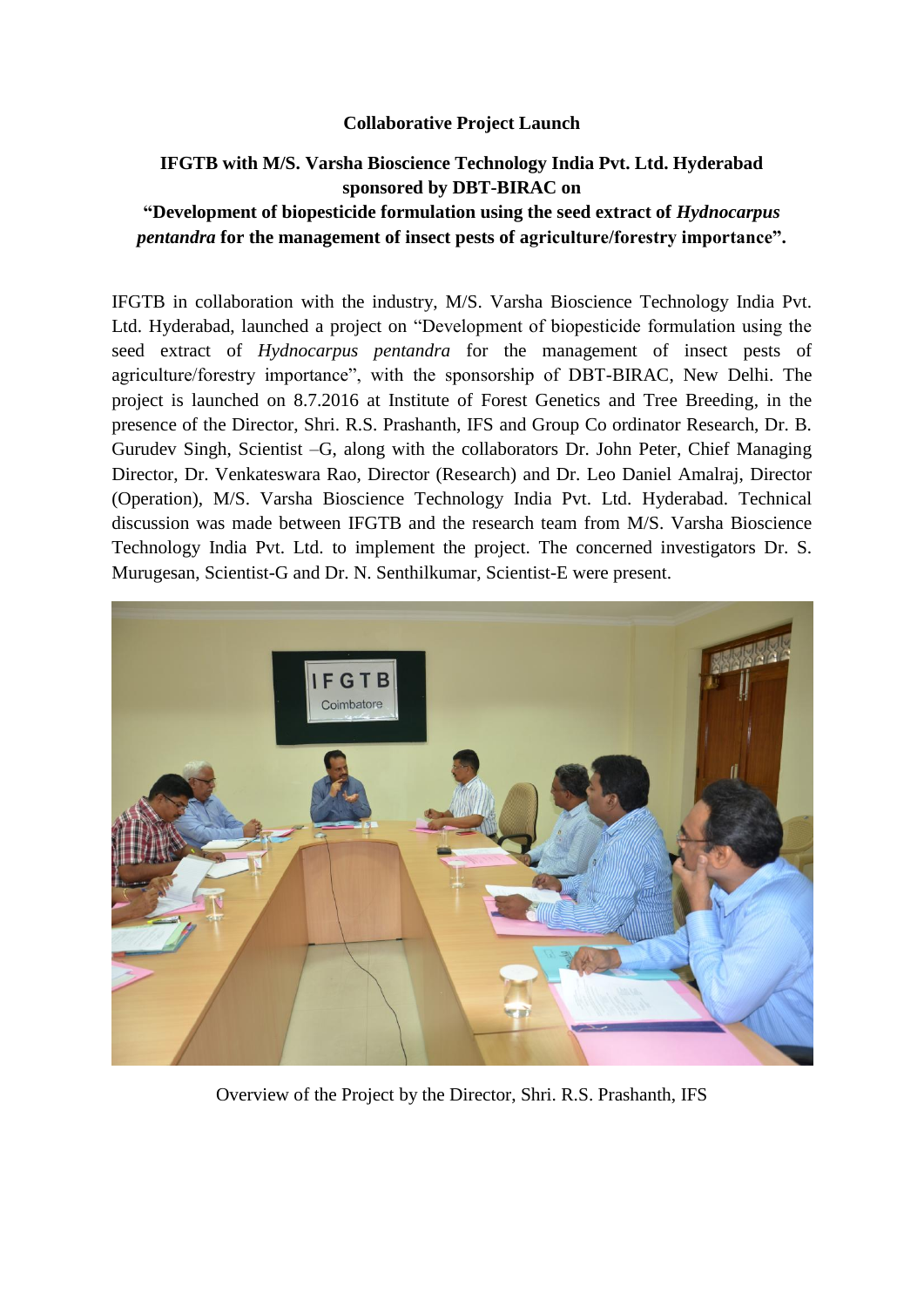

Address by Group Co-ordinator Research Dr.B.Gurudev Sigh, Scientist-G



**Welcome address & Introduction of the project by Dr. S. Murugesan, Scientist-G**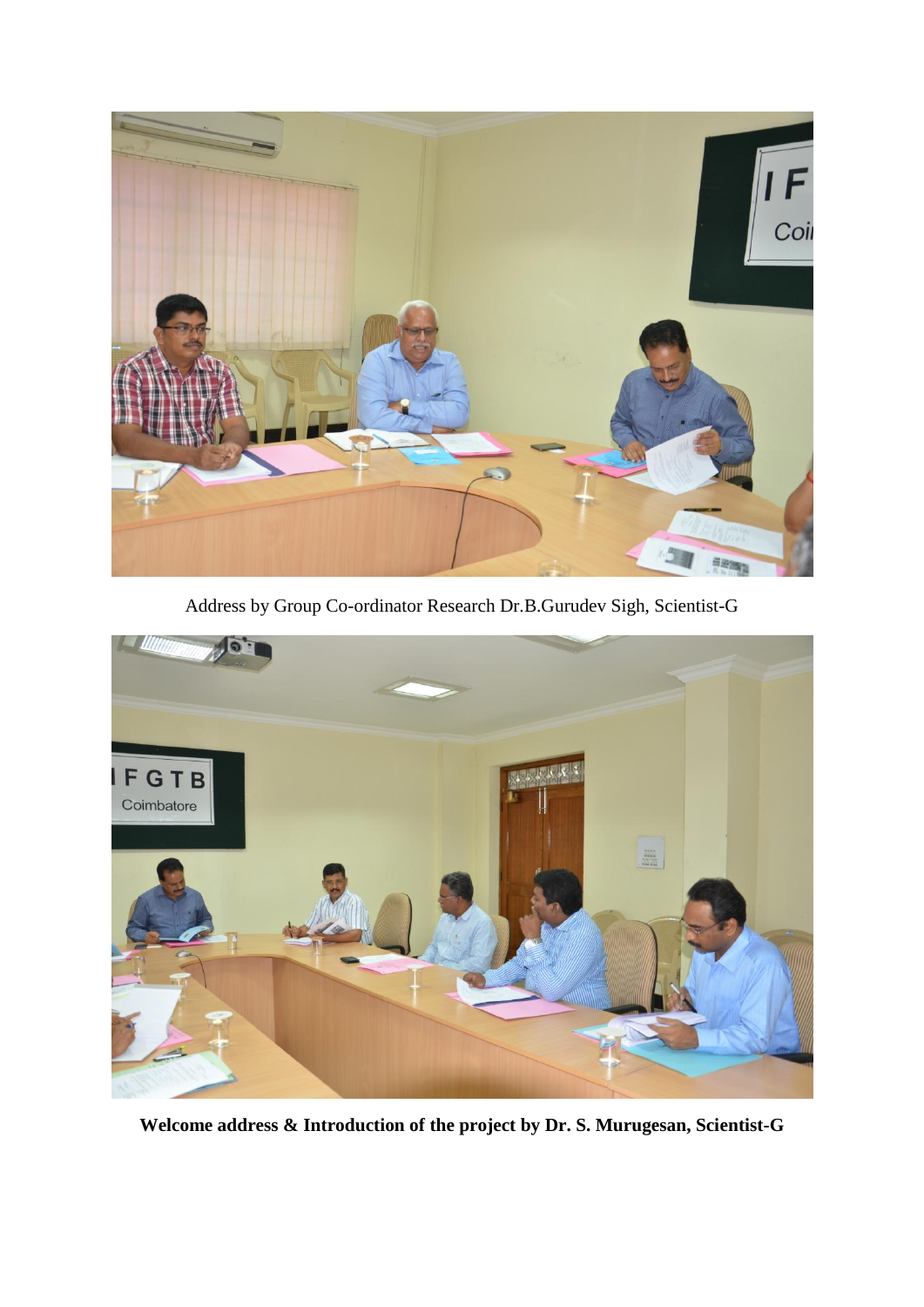

Project presentation by Dr.N.Senthilkumar, Scientist-E, IFGTB



Project presentation made by Dr. John Peter, Chief Managing Director, M/S. Varsha Bioscience Technology India Pvt.Ltd, Hyderabad.